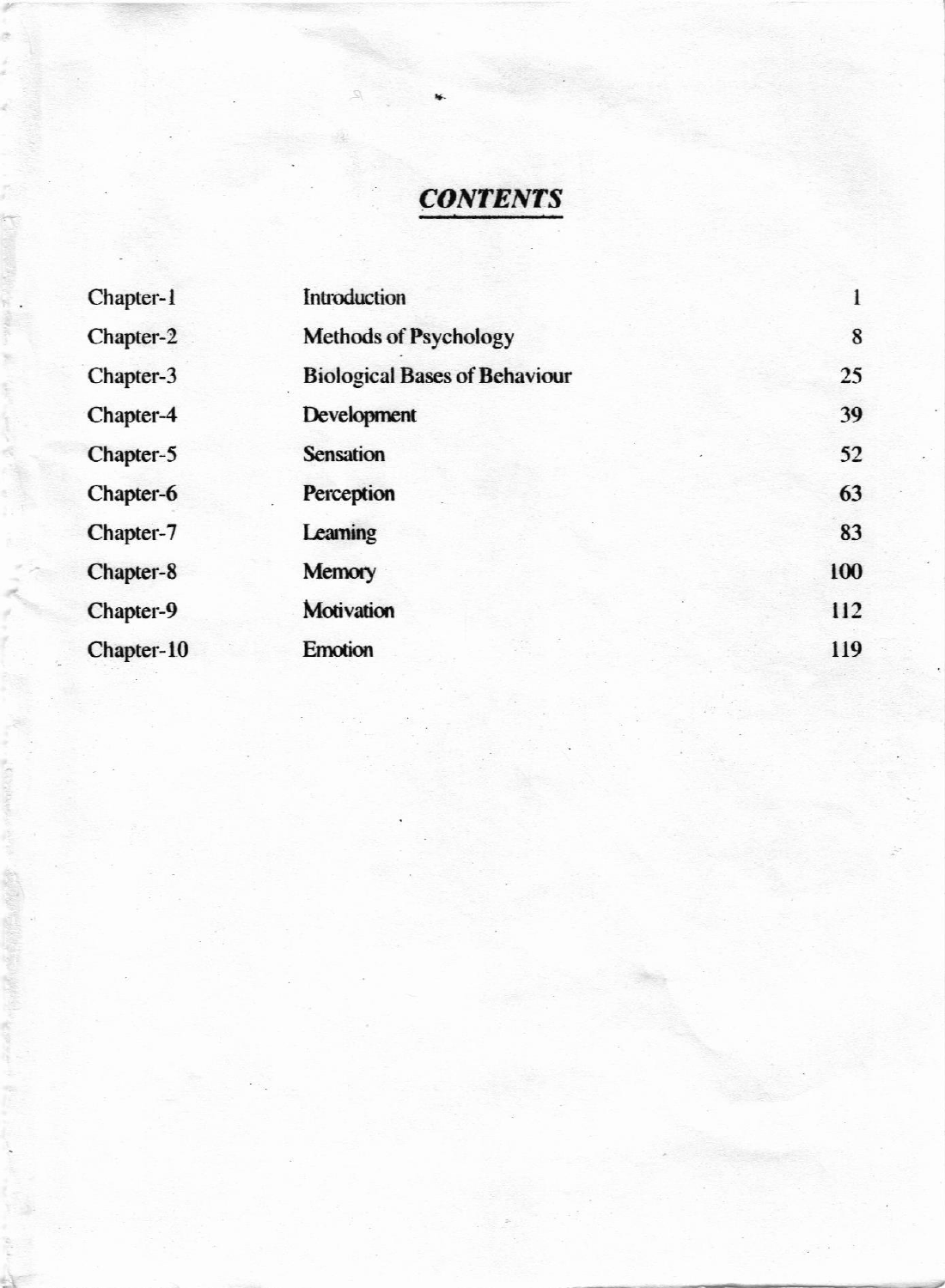# CHAPTER-1 **Introduction**

di norvaded do Vanta adrão

Development of psy

## Introduction: do able to a modulate orderland mothers to ability and selection that a

Any discipline is difficult to define because to evolves continuously and the range of phenomena it studies cannot be captured by any one definition each of us is curious to know and comprehend our ownself as well as about others.

familia is telephone that can people were stop and a market the market plans of the canonical

It includes various aspect of environment around us—the objects, persons, natural events and ever changing environment in which we live. Psychology as a discipline, is also concerned with these curiosities. It has evolved as a systematic discipline out of the curiosities of mankind which is in existence ever since the evolution of man on earth. Primitive people used to depend largely upon superstitious beliefs to explain the term 'what', 'why,' and 'how' of behavioural events of man.

But with the advancement of knowledge, such superstitious beliefs gradually started fading away and scientific notions began to replace them.

### Definition of psychology:

 $\mathcal{L} = \mathcal{L} \mathcal{L} \mathcal{L}$ 

Psychology is relatively a recent science which has separated from philosophy and metaphysics. It has been variously defined over the years reflecting changing concepts about the subject. The word psychology has been derived from two Greek words 'psyche' meaning 'soul' and 'logos' meaning 'Science'. Hence, psychology was a study of the soul. But later psychologists could not remain satisfied with this definition. To them soul is ungraspable for man as it can neither be visualized nor can be described in concrete terms. They opined that in order to understand the nature of the organism, the mental activities of the organism should be the main concern of psychology. Hence study of mind was proposed as the definition of psychology. Wilhelm Wundt established a laboratory at Leipzig University in Germany and introduced the term conscious experience to define psychology. The term conscious experience refers to the awareness of mental activities of the organism. However, many psychologists considered Wundtian thought as despicable on the ground of scientific criterion of objectivity. Psychologists insisted on the term behaviour as the most suitable domain of psychological enquiry. According to them the term behaviour refers to the activities of the organism. They defined Psychology